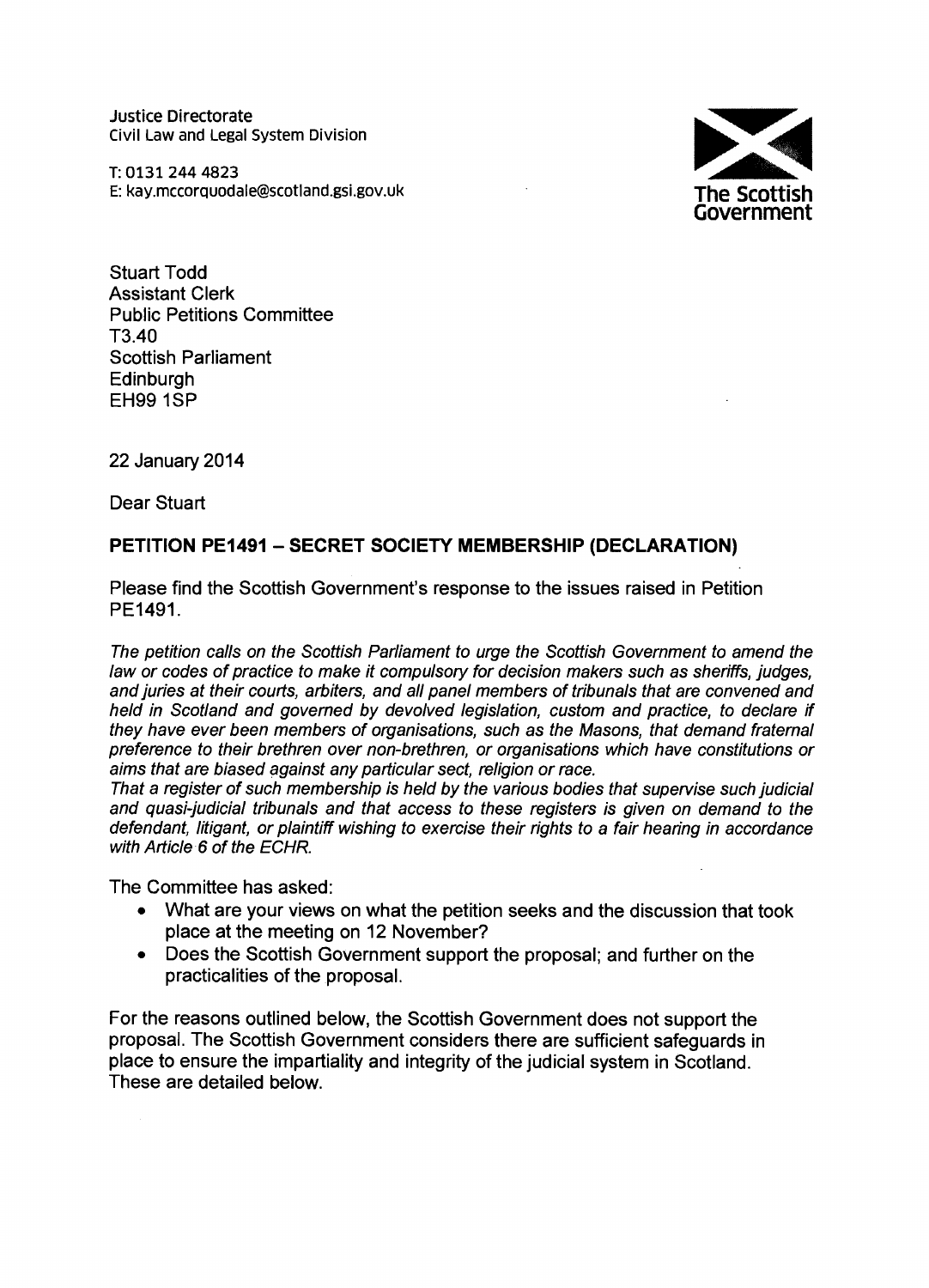### **Judicial oath**

First, all judges must take a judicial oath under which they must swear that they will do right to all manner of people without fear or favour, affection or ill-will,

#### **Statement of Principles of Judicial Ethics**

Second, a Statement of Principles of Judicial Ethics for the Scottish Judiciary was issued in 2010 by the Judicial Office for Scotland as guidance for all holders of judicial office in Scotland. This framework of judicial ethics is to ensure that both judges and the public are aware of the principles by which judges are to be guided in their personal and professional life. Chapter 5 deals with the principle of impartiality and states that "a judge should strive to ensure that his or her conduct, both in and out of court, maintains and enhances the confidence of the public, the legal profession and litigants in the impartiality of the judge and the judiciary".

## **Judiciary and Courts (Scotland) Act 2008**

Third, the Judiciary and Courts (Scotland) Act 2008 provides, at section 28, the Lord President with a power to make rules for the investigation of "any matter concerning the conduct of judicial office holders." The detail of how such complaints are to be handled is contained in the Complaints about the Judiciary (Scotland) Rules 2011 which came into force in February 2011. These rules provide that complaints regarding the judiciary are to be made to the Judicial Office of the Scottish Court Service.

Sections 35, 40 and 41 of the 2008 Act also provide a mechanism whereby the fitness for office of various members of the judiciary may be investigated.

# **Tribunals Bill**

The Tribunals (Scotland) Bill, currently before the Scottish Parliament, creates a new simplified landscape for devolved tribunals by establishing a First-tier Tribunal for first instance decisions and an Upper Tribunal, primarily for appeals. The judicial leader of the Scottish Tribunals will be the Lord President. The Tribunals Bill requires all members of the Scottish Tribunals to take the judicial oath: It also places a duty on the Lord President to make rules for the investigation of "any matter concerning the conduct of members of the Scottish Tribunals".

We would expect that the Statement and Principles of Judicial Ethics will be adopted by members of the Scottish Tribunals but that will be a decision for the Lord President.

#### **Conclusion**

The Scottish Government does not consider there is currently any evidence to suggest that existing safeguards are not effective and does not therefore consider that a register such as that advocated in the Petition is necessary. A similar Petition was considered by the Parliament in 2003. The then Justice Minister said that he had no indication that, aside from the petition, there were concerns that membership